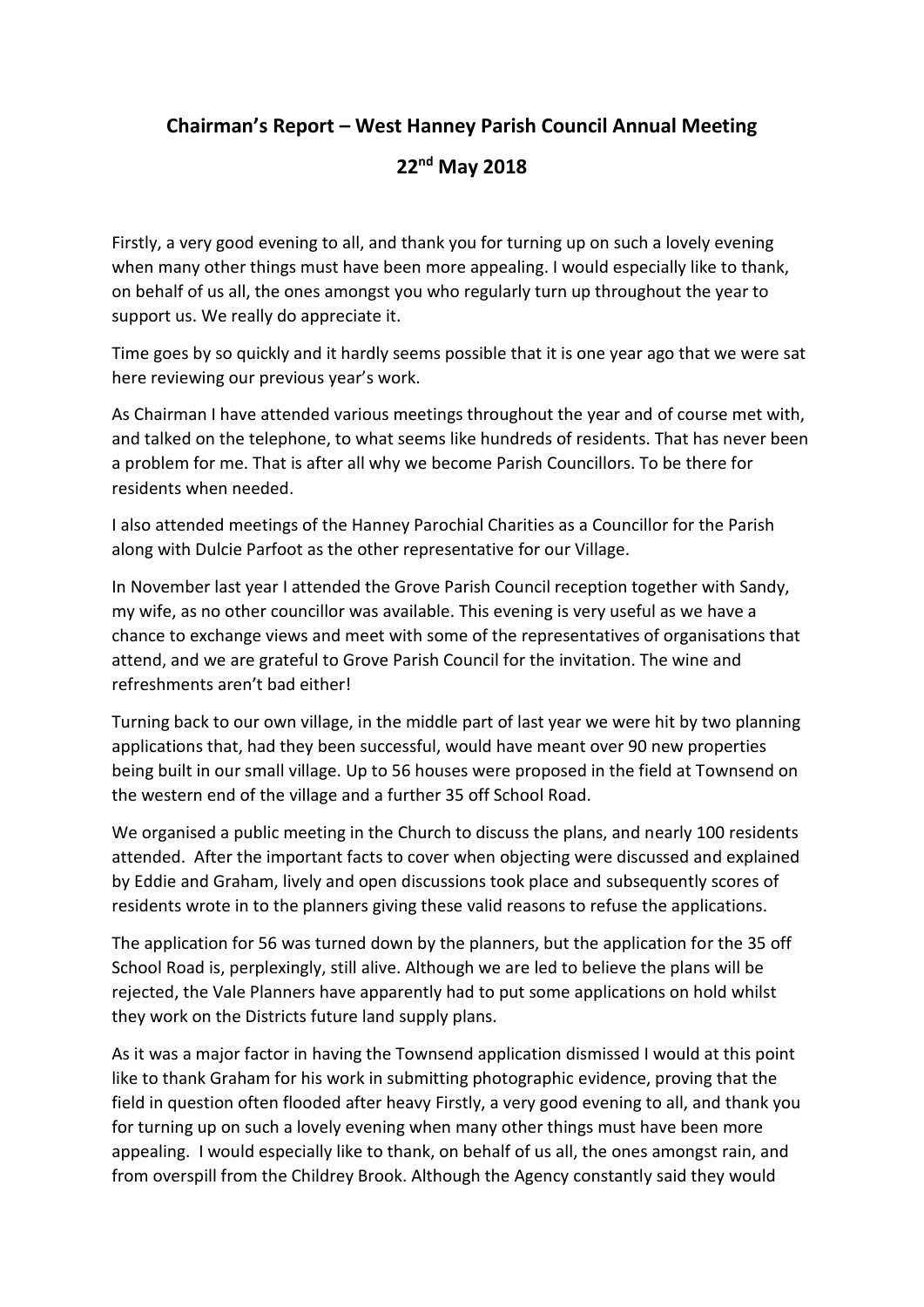upgrade, or effectively downgrade, their records it took continual calls from Graham before the Environment Agency finally agreed to change the status of the land from Flood Risk level 1 to Flood Risk level 2 effectively rendering it totally unsuitable as building land. Thank you Graham.

A thank you also to Eddie who has dealt so efficiently with the Vale Planning Department and the formality of our reactions to planning applications throughout the year. Thank you Eddie.

I was approached by Alan Cottrell during last year who wanted to talk about our reaction to an application for 9 properties on land at Deans Farmhouse, Church Street. As this area of land was close to an area designated in our upcoming Neighbourhood Plan as possibly being suitable for development, we agreed that we would not object in principal but that we would be seeking something for the village in return. Possible funding for a Community Bus would be amongst our options. At this time however, no application has been submitted.

Another momentous occasion in terms of planning was the fact that we actually got the long awaited new footpath in Winter Lane, when the developers of Elderberry Close actually complied with the planning requirement. Thanks here to Jim Stagg who effectively became a six member of the parish council by continually badgering the developers, planners and eventually the contractors to hasten proceedings. In the end the event warranted a 'Royal' opening which unfortunately I had to miss.

The Community Woodland and the Wildlife Meadow is thriving and for that we owe a big thank you to Paul Sayers and the loyal band of volunteers who have spent considerable time keeping the area in such good condition. Regular work parties, usually 15 or so, meet at regular intervals throughout the year. Their work involves cutting back growth, clearing dense areas and generally keeping the woodland tidy. Des Thomas uses his own tractor and equipment to cut the rides and deserves special praise and thanks. Thanks also to our very own Kay Sayers who always provides liquid refreshments and scrummy cakes for the mid work break.

We were delighted to receive a grant from the Michaelmas Fayre Committee for a new bench in the Woodland, also a grant from Hanney News to fund a new Kissing Gate. That enabled us to provide an access to the Woodland from the Community Meadow gifted to us by Sweetcroft Homes. A big thank you to both those organisations. Alan Cottrell agreed to mow the meadow for us at the appropriate times in exchange for the hay, and we are very grateful to him for that.

During last Autumn we carried out our usual annual bulb planting session. Trevor and myself together with volunteers planted around 35 kilos of daffodils. Thank you to Chris Jay, Paul Sayers and Rob and Nick Haisman-Smith for their help which was very much appreciated.

Time has also been spent on village clean ups, again with the help of volunteers. This time thanks are due to Alan Wilkinson, Dulcie Parfoot, Stanley, Alison Trowell, together with Mark, Kate, David, Ivy and Reggie from 'White House'. Graham, Trevor and myself were very grateful for their help.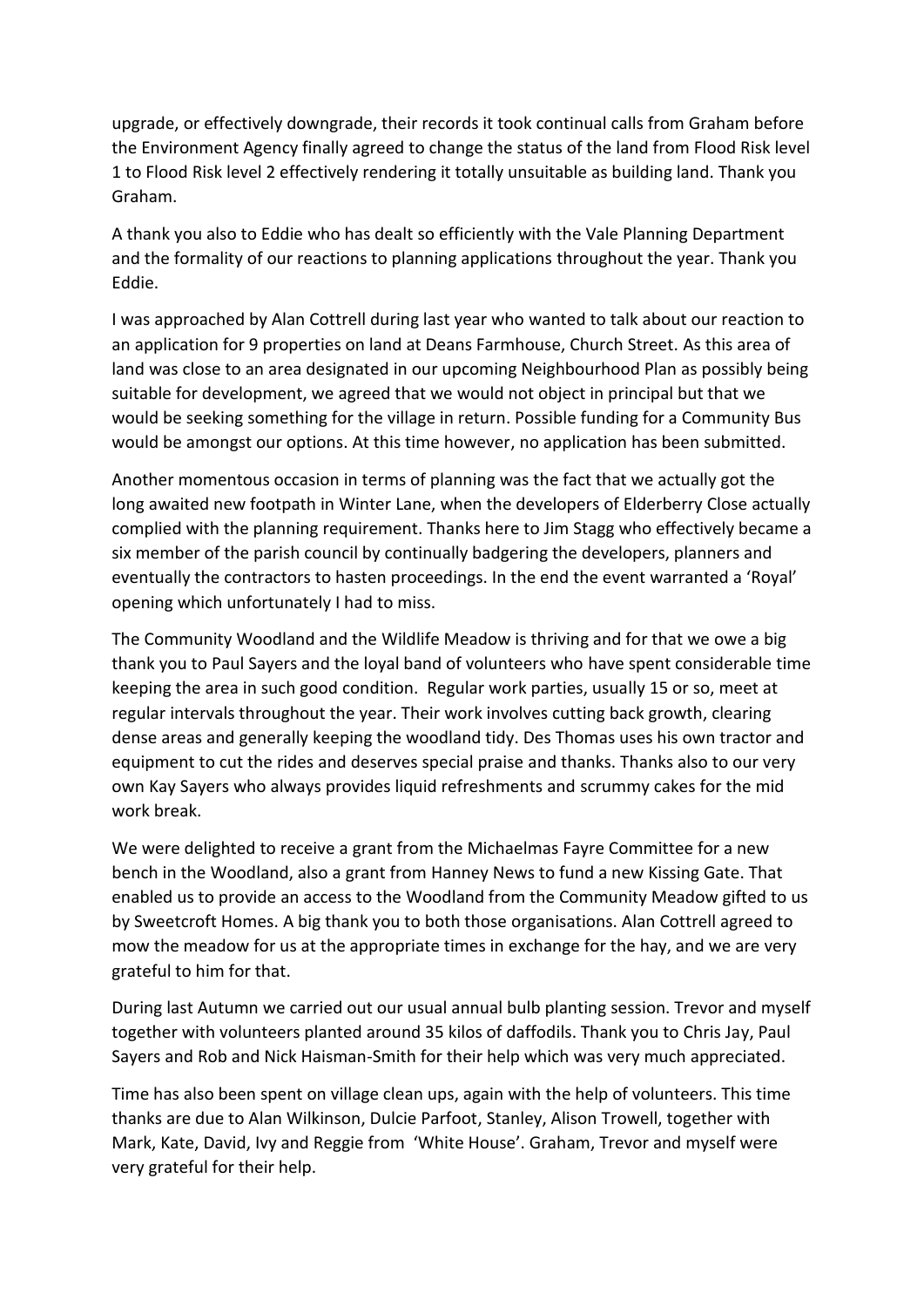In the summer, weedkiller was applied to the road edges along Main Street by myself and the resultant debris was subsequently cleared by Trevor. Thank you Trevor.

Thanks must also go to Chris Green along with Jackie Whyte who have either cut the grass along School Road themselves or persuaded others to do it. Well done to them.

Graham and Eddie have been working long and hard on our Neighbourhood Plan which is almost at the point of being ready for submission. This has taken up a lot of their time with endless meetings, including joint work and discussions with East Hanney Parish Council and I would like to compliment them and thank them both on behalf of us all for their continued hard work. If we are successful in getting our plan adopted it will go a long way to enabling us to control future developments in our village.

In terms of safeguarding our village we were astounded when the Land Registry gave title to the land at the northern end of Winter Lane to farmer Neil Walker. This is Common Land that was 'Vested in West Hanney Parish Council' by the Commons Commissioners back in the sixties. We assumed that the land was therefore Parish Land and arranged the 'Village Gates' and bulb planting many years ago. Not so say the Land Registry, which means we needed to start looking at other areas similarly 'Vested in West Hanney Parish Council'.

In relation to this I personally approached around a dozen long term residents who completed 'Statements of Truth' in regard to their knowledge of the areas in question, and their belief that the Parish Council had always looked after the land. After the compilation of a comprehensive dossier of information, including copies of old Minute Book records and proof of costs associated with the land we submitted our claim, through our solicitors, to the Land Registry. After several requests for further information from the Registry we were eventually granted Possessory Title to 'Headings Pond', which safeguards that area for the village. I am currently working on trying to obtain title to the land along School Road. Again residents have helped us with Statements of Truth to support our claim. If we were successful in claiming this land we could stop any access for possible future developments on the South side of the road, safeguarding the green space between West and East Hanney. At the time of this report however, Oxfordshire County Council are objecting to our claim as they say part of the land – the footpath itself is, 'Highway maintainable at public expense'. Strange then that when we asked them to deal with the dangerous tree roots pushing through the tarmac several years ago, they said no, – this land is owned by West Hanney Parish Council and the responsibility is therefore yours! The battle goes on but I fear we may lose this one. Oxfordshire Council Council are a powerful force.

It should be noted that where we are successful in obtaining Possessory Title to land, future WHPC Councillors should apply to upgrade the title to Absolute after 12 years. Maybe it will still be some of you here today handling the work.

One of our biggest problems this year has been the position of Clerk to the Council. We thought we had been successful in recruiting someone when Dawn Hutcheon took on the role, but unfortunately that did not work out for reasons I won't go into here. Last month Alan Wilkinson suggested that Barbara Martin may be interested and as Barbara is here